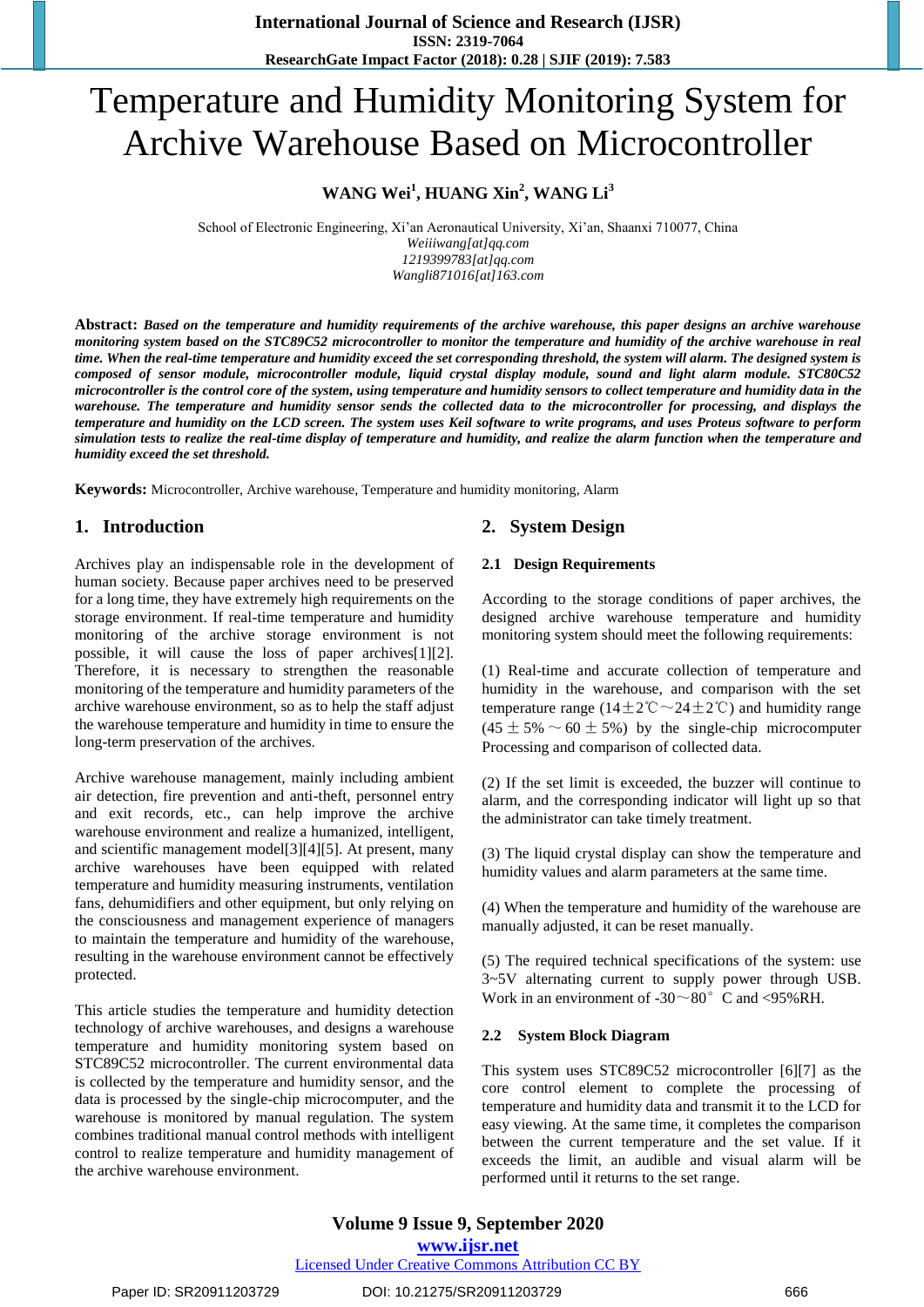The system structure is shown in Figure 1. The DHT11 digital temperature and humidity sensor [8] is used to collect the data of the current environment regularly, and hand it over to the microcontroller to complete the analysis and comparison. Using LCD1602 as the display module, the screen is divided into two lines, the first line is used to display temperature-related information, and the second line is used to display humidity-related information. The button module is used to set the temperature and humidity alarm range, circuit reset and power switch. The alarm module uses a triode amplifier circuit, which turns on the sound and light alarm under over-temperature and over-humidity conditions.



## **3. Hardware Circuit Design**

## **3.1 Main Control Circuit**

The main control circuit is the key of the whole system, which is composed of STC89C52 microcontroller, reset circuit and crystal oscillator circuit. The microcontroller has the characteristics of high speed, low power consumption and super anti-interference. STC89C52 can finish the processing to the data independently under the control of the procedure, its circuit diagram is shown as in Fig. 2. It has 4 bidirectional 8-bit input and output ports, among which P3 port can provide some control signals. The crystal oscillator circuit connected to pin 18 (XTAL1) and pin 19 (XTALA2) provides the operating frequency for the microcontroller. Pin 9 (RST) can initialize the entire system.



**Figure 2:**Main control circuit

#### **3.2 Display Circuit**

LCD1602 liquid crystal display can be divided into three parts: control, drive and display [9]. It is a dot matrix display that can be used to display a small number of characters, numbers and letters. LCD1602 is divided into two lines to display, each line can display 16 characters without affecting each other. LCD1602 displays clear and continuous light, no flickering screen appears in the screen, and has a digital interface, which can be directly connected to the single-chip microcomputer, making the operation more convenient and reliable. Its circuit diagram is shown as in Fig. 3.



#### **3.3 Sensor Circuit**

DHT11 is a digital sensor, which can directly convert the collected temperature and humidity data into electrical signals and send them to the single-chip microcomputer for processing. Its professional acquisition module can make the data collected by itself reliable, can be used for a long time, and has strong anti-interference ability. DHT11 is composed of resistive humidity sensing element and NTC temperature measuring element.

The parameters of DHT11 temperature and humidity sensor are: (1) Humidity measurement range:  $20 \sim 95\% \text{RH}$ , (2) Temperature measurement range:  $0 \sim 50^{\circ}$ C, (3) Humidity measurement accuracy:  $\pm$  5%RH, (4) Temperature measurement Accuracy:  $\pm 0.5$ °C. The circuit diagram is shown as in Fig. 4.



#### **3.4 Alarm System**

The alarm circuit is designed to give reminders to the management personnel to perform dehumidification and ventilation operations in time. This design uses a buzzer and LED lights to alarm. There are 4 LED lights, corresponding to the temperature is too low, the temperature is too high, the humidity is too low, and the humidity is too high. When the temperature and humidity threshold is exceeded, the buzzer will sound and the corresponding indicator will light up, so

#### **Volume 9 Issue 9, September 2020 www.ijsr.net** Licensed Under Creative Commons Attribution CC BY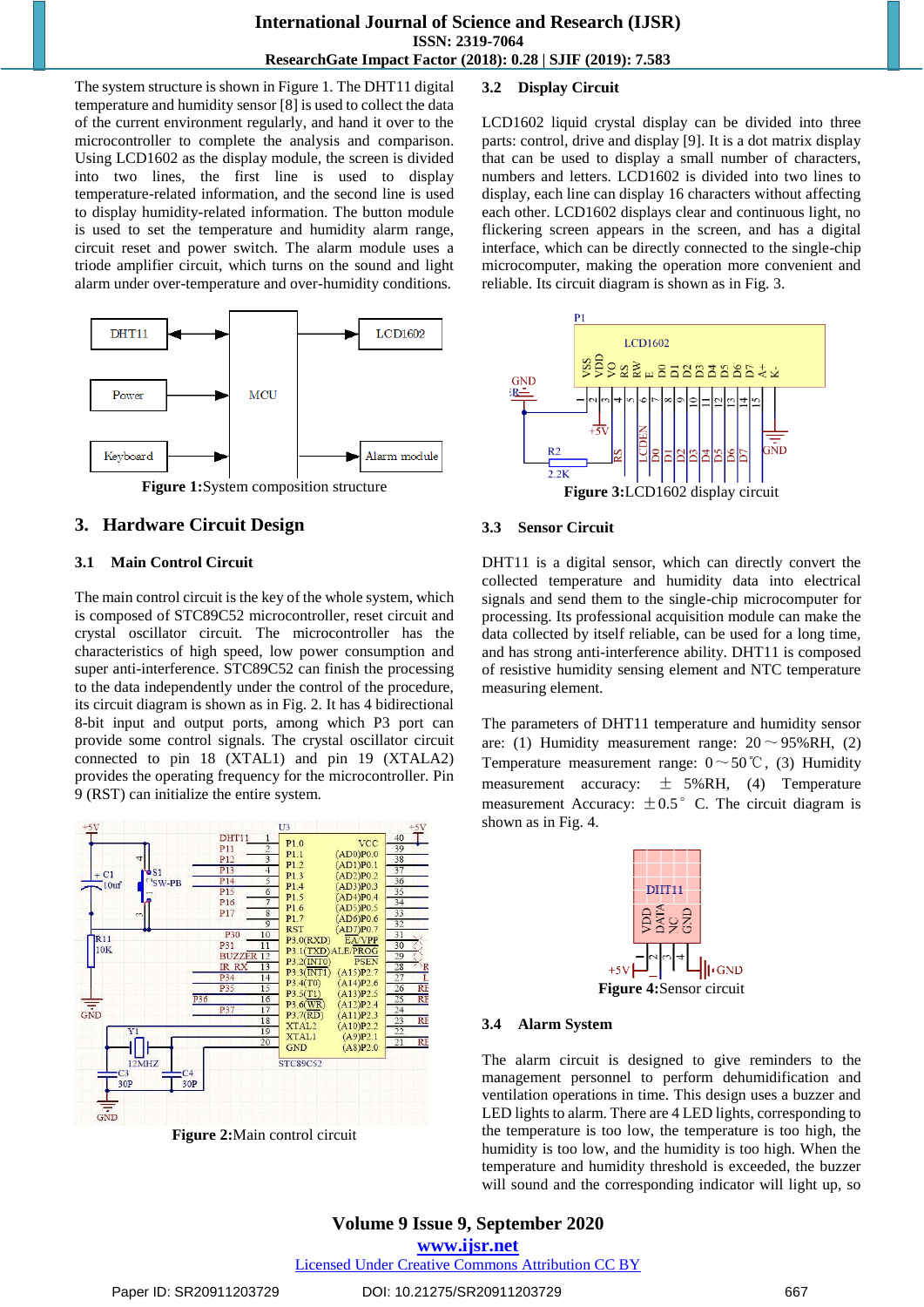that the archives warehouse manager can take emergency protective measures in time.

This design uses a transistor amplifying circuit, the circuit is shown in Figure 5, the power supply provides 5V voltage. The core idea is to transfer the data collected by DHT11 to the microcontroller, which performs data processing and digital filtering, and then compares the measured data with the threshold value [10]. If it is higher than the upper limit, the corresponding sound and light alarm will be issued, and if it is lower than the lower limit, the alarm will also be issued. The LED circuit is shown in Figure 6.





**Figure 6:**LED alarm circuit

#### **4. Simulation and Testing**

#### **4.1 System Simulation**

Use Proteus to simulate the circuit designed by the system and run it in Windows. Draw the schematic diagram through Proteus, and write the program with Keil. After editing the program, generate the .HEX file and add the .HEX file to the microcontroller.

Press the keyboard to adjust the temperature and humidity control range, and adjust the temperature range to  $14 \sim 24$ °C and humidity to  $45 \sim 60\%$  according to the management requirements of the archives warehouse. After the adjustment is complete, press S again to directly return to the normal measurement mode.

Figure 7 shows the simulation interface of the entire system. DHT11 can be manually adjusted to simulate the actual transmitted temperature and humidity data.



**Figure 7:**Simulation circuit

Adjust the humidity value of DHT11 to 34% (below 45% of the minimum setting range) to simulate low humidity alarm. At this time, the buzzer alarms and the left indicator lights up, the result is shown in Figure 8.



**Figure 8:**Low humidity alarm

Adjust the temperature value of DHT11 to 26°C (14°C higher than the highest setting range) to simulate high temperature alarm. At this time, the buzzer alarms and the second indicator light on the right lights up, as shown in Figure 9.



**Figure 9:**High temperature alarm

#### **4.2 Hardware Test**

The hardware circuit board of the designed monitoring system is shown in Figure 10.

**Volume 9 Issue 9, September 2020 www.ijsr.net**

Licensed Under Creative Commons Attribution CC BY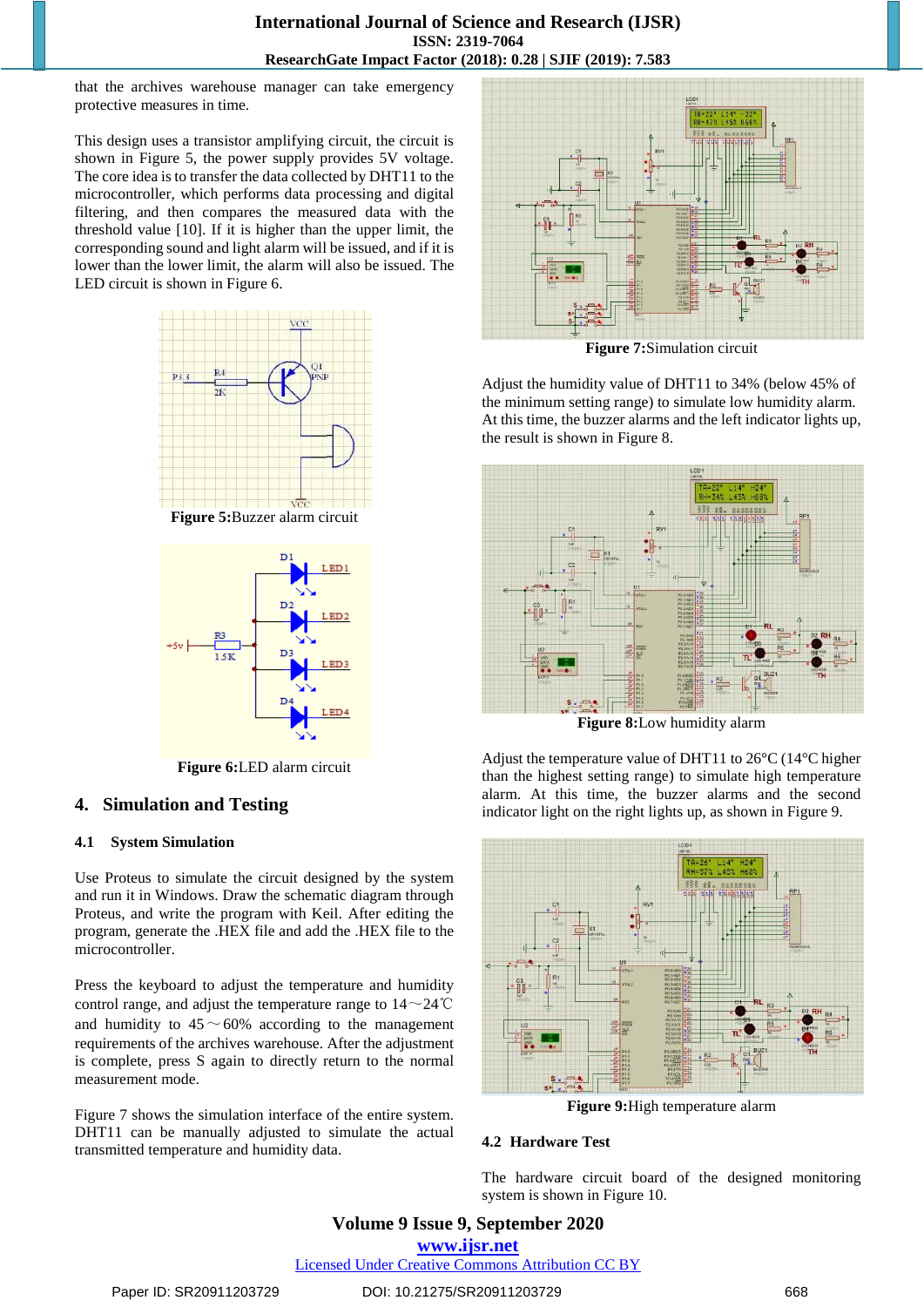

**Figure 10:**Designed monitoring system circuit board

Press the setting key, the setting value mark starts to flash. Use the buttons to adjust the temperature and humidity alarm threshold, as shown in Figure 11.



**Figure 11:** Button to adjust the threshold

Set the temperature to 15~30°C and the humidity to 30~ 80% to test the system function. The water supply cup is connected to hot water and contacts the DHT11 temperature and humidity sensor to trigger a high temperature alarm. At this time, the buzzer sounds and the high temperature alarm indicator lights up, as shown in Figure 12.



**Figure 12:** High temperature alarm

Blow air to the DHT11 temperature and humidity sensor to increase the humidity and trigger an alarm that exceeds the upper limit of humidity. At this time, the buzzer sounds continuously and the response indicator lights up. As shown in Figure 13.

After testing, it is found that the system can normally display temperature and humidity values throughout the day, which is not much different from the values of physical temperature and humidity measurement devices placed indoors. It can perform over-limit sound and light alarms and realize functions such as button adjustment. Therefore, the system can be applied to archive warehouse management, real-time environmental monitoring, and over-limit alarm.



**Figure 13:** Alarm outside the humidity range

#### **5. Conclusion**

This paper designs a temperature and humidity monitoring system for archive warehouses with STC89C52 microcontroller as the control center. The composition of the system is introduced in detail, including sensor module, single-chip processing module, liquid crystal display module and sound and light alarm module. Proteus software is used for simulation test, real-time display of temperature and humidity, and alarm function when temperature and humidity exceed the set threshold. The hardware circuit diagram was tested, and it was found that the designed system can display the temperature and humidity of the environment in real time, and give an alarm when the temperature and humidity exceed the threshold. The software simulation and hardware test results fully proved the rationality of the design system.

#### **6. Acknowledgements**

This work was supported by the National Natural Science Foundation of China (grant number 61901350); Science Research Fund of Xi'an Aeronautics University (grant number 2019KY0208).

#### **References**

- [1] A. Lu, "Research on temperature and humidity control of archives," in Office Business, vol. 16, no. 2,pp. 32, 2018.
- [2] N. Gu,"Explore the intelligent management of land and resources archives in the era of big data,"in Archives and Construction, vol. 6, no. 10, pp. 83-85, 2018.
- [3] A.Kumar,H. Kim and G. P.Hancke., "Environmental monitoring systems: areview," in IEEE Sensors Journal, vol. 139, no. 14,pp. 1329-1339, 2013.
- [4] G. Lin, "Design and realization of remote archive warehouse environment monitoring system based on B/S mode," in Central China Normal University, Wuhan, 2017.
- [5] G. Deng, "Design and implementation of real-time intelligent monitoring system for archives," in Central China Normal University, Wuhan, 2016.
- [6] J. Wu, "51 MCU project tutorial ," in People's Posts and Telecommunications Press, Beijing, 2016.
- [7] H. Hu, "SCM principles and interface technology," in Tsinghua University Press, Beijing, 2018.

### **Volume 9 Issue 9, September 2020**

**www.ijsr.net**

Licensed Under Creative Commons Attribution CC BY